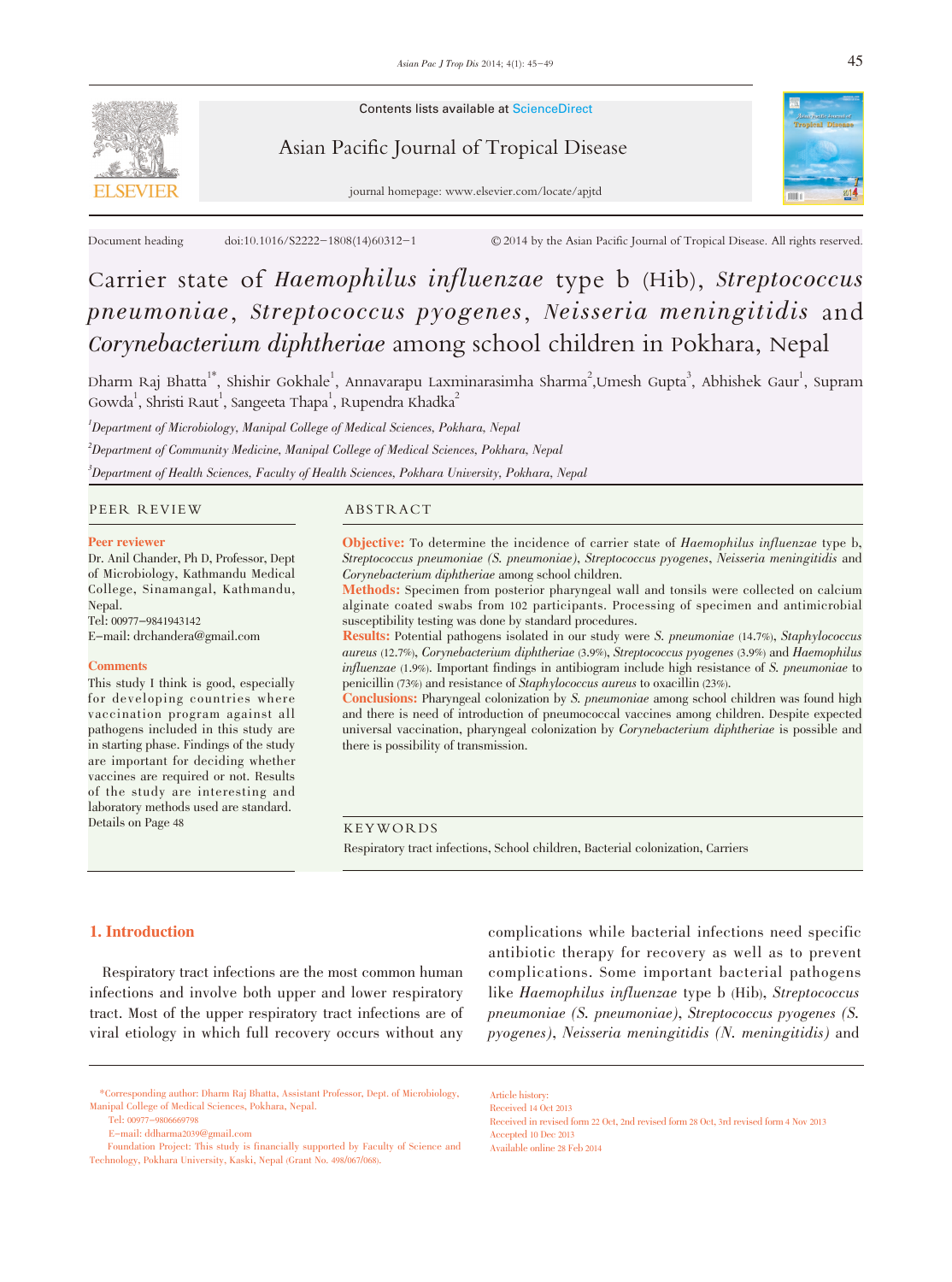Corynebacterium diphtheriae (C. diphtheriae) can lead to severe morbidity and mortality in childhood<sup>[1]</sup>.

There are various sources of bacterial respiratory pathogens and one of these with the most importance includes healthy/convalescent carriers. Nasopharyngeal colonization by these pathogens is the first and important step in the pathogenesis.

Pneumonia among the respiratory diseases is considered as one of the leading causes of death among children in developing countries, with S. pneumoniae being one of the most important pathogenic species[2]. S. pneumoniae is responsible for an estimated 14.5 million episodes of serious disease and 826 000 deaths annually among children aged 1 to 59 months[3]. Hib is a major cause of invasive bacterial infection and pneumonia in childhood. Globally, Hib is estimated to cause over 3 million cases of serious disease and 400 000 deaths, primarily among children in resource-poor countries[4,5]. N. meningitides, C. diphtheriae and S. pyogenes can also have acute effects as well as long term sequel like rheumatic fever.

Most of these infections and diseases can be prevented by vaccination. Vaccination against diphtheria and pertussis is readily available and is given on regular basis. This prevents occurrence of diphtheria and pertussis disease but may not prevent carrier state. Unvaccinated population thus remains at risk of infection and disease from such carriers. Vaccination against Hib has recently been introduced by the Government of Nepal. At present vaccines for prevention of meningococcal and pneumococcal infections are not available in Nepal. The requirement, benefits and success of vaccination program depends upon the prevalence of carrier state and risk factors associated with disease.

This study was undertaken to determine the incidence of carrier state of Hib, S. pneumoniae, S. pyogenes, N. meningitidis and C. diphtheriae among school children. The data was expected to reveal the risk of disease in children and need for vaccines for the population at risk. Some of the anticipated outcomes of the project were used to determine the need for introduction of vaccines against meningococcal and pneumococcal infections and to provide base line data in determining the effectiveness of vaccination programs.

# 2. Materials and methods

This study was conducted by the Department of Microbiology and Department of Community Medicine, MCOMS, Pokhara, Nepal. The project was supported by Pokhara University, Pokhara, Nepal, with the research grant. Permission of the Institutional Ethics and Research Committee was obtained before commencing this study. Informed consent from the parents/guardian of the participants was obtained.

# 2.1. Study population

The study population included two sets of school children. Group A comprised of 50 students aged 5-13 residing in hostels of boarding schools. Group B comprised of 52 day scholar students aged 5-14 residing at home.

# 2.2. Period of study

The study was carried out in two phases in different seasons. Phase 1 started from 19th December 2011 to 30th December 2011 and phase 2 from 28th June 2012 to 10th July 2012.

# 2.3. Inclusion and exclusion criteria

Students present in the selected schools on the days of specimen collection were randomly enrolled. Students who had any clinical features of infections or had taken any antibiotic treatment in preceding 15 d were excluded from the study.

# 2.4. Specimen collection and transport

Informed consent was obtained from the parents/ guardians of the students. Selected students were examined for any evidence of upper respiratory tract infection. The findings were recorded as per the protocol. Specimens were collected only from the students who did not have any clinical evidence of infection with the above mentioned organisms. Specimen from posterior pharyngeal wall and tonsils were collected on calcium alginate coated swabs (Hi media) and labeled. These were protected from light and stored in Stuart Transport Media (Hi media) for transportation.

# 2.5. Specimen processing

After collection, swabs were transported to the laboratory within 2 h. The specimens were inoculated on  $5\%$  sheep blood agar, chocolate agar and potassium tellurite agar. Plates were incubated at 37 °C overnight in presence of  $5\% - 10\%$  CO<sub>2</sub>. Plates were examined every 24 h for type of growth. The organisms were subcultured to obtain pure growth and processed. The plates were observed up to 96 h before discarding. Isolates were identified by standard microbiological methods and stored for further characterization/study[6]. Antibiotic susceptibility testing of all potential pathogens was performed.

# 3. Results

A total of 102 students from four private schools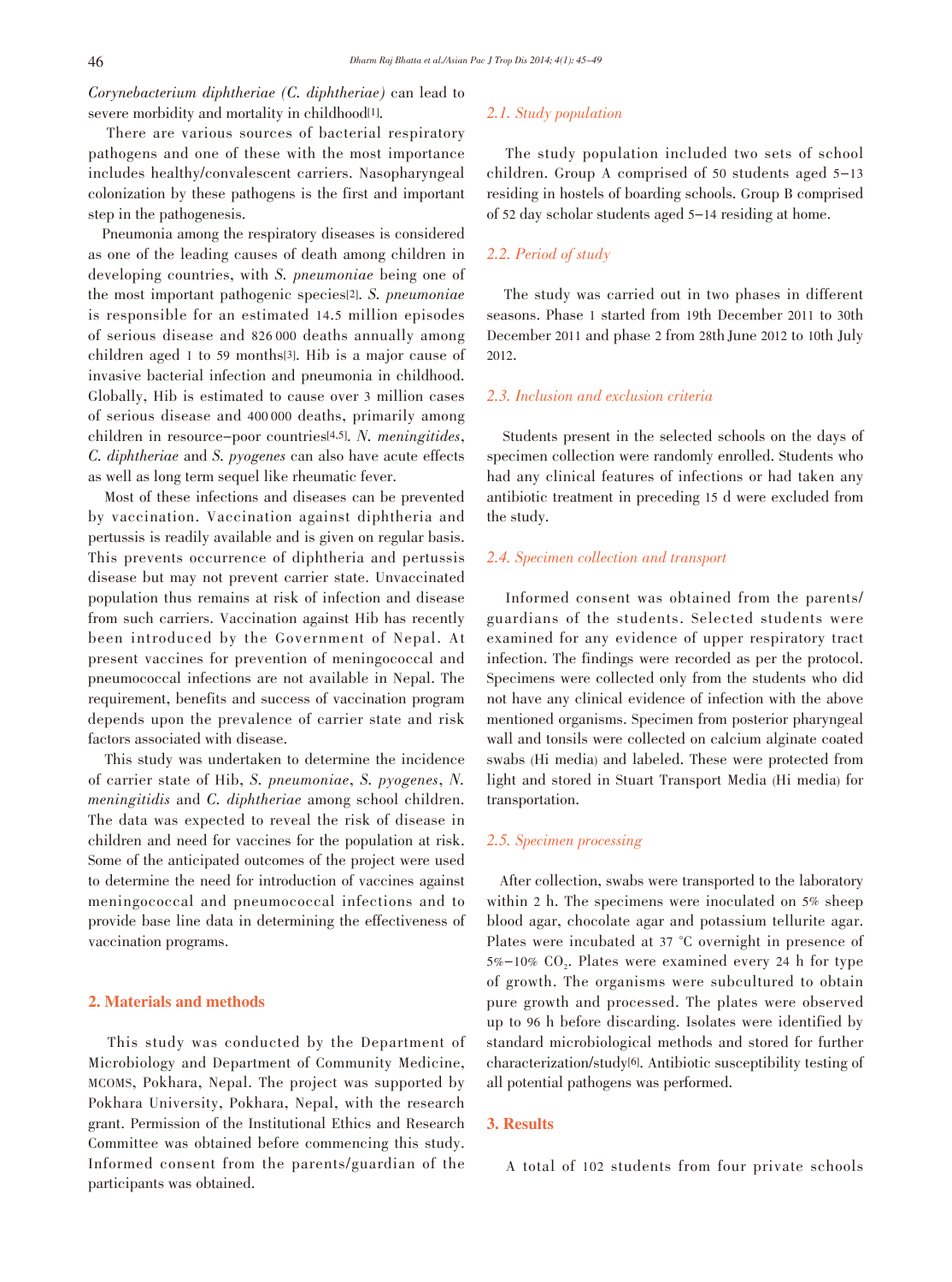participated in this study, of which 62 (60.8%) were male and 40 (39.2%) were female. Participants were in age group of 5-14 years. Majority of the participants were in age group of 10-14 years (79.4%). None of the participants included in our study had any type of illness on the date of specimen collection and none of them had received antibiotic therapy in preceding 15 d. All the participants were found to be vaccinated with Bacille Calmette Guerin which was confirmed by observing the scar at deltoid region and none of them were vaccinated with pneumococcal or Haemophilus vaccine.

Details of the isolated organisms from throat swab samples are shown in Table 1. Well known commensal, Viridans streptococci and Moraxella spp. were isolated from majority of participants. Potential pathogens isolated in our study were S. pneumoniae (14.7%), Staphylococcus aureus (S. aureus) (12.7%), C. diphtheriae (3.9%), S. pyogenes (3.9%) and Haemophilus influenzae (H. influenzae) (1.9%). N. meningitidis was not found in any of the participants.

#### Table 1

Organisms isolated.

| Organism |                                           |                | Number Percentage |
|----------|-------------------------------------------|----------------|-------------------|
| Gram     | Viridans streptococci                     | 82             | 80.4              |
|          | positive S. pneumoniae                    | 15             | 14.7              |
|          | bacteria S. pyogenes                      | $\overline{4}$ | 3.9               |
|          | Beta hemolytic streptococci (non group A) | 10             | 9.8               |
|          | <i>S. aureus</i>                          | 13             | 12.7              |
|          | C. diphtheriae                            | $\overline{4}$ | 3.9               |
| Gram     | Moraxella species                         | 53             | 60.0              |
|          | negative Klebsiella pneumoniae            | 4              | 3.9               |
|          | bacteria Pseudomonas aeruginosa           | 1              | 1.0               |
|          | <i>Enterobacter</i> species               |                | 1.0               |
|          | Citrobacter species                       | $\mathfrak{D}$ | 1.9               |
|          | <i>Acinetobacter</i> species              | 3              | 2.9               |
|          | Haemophilus influenzae                    | $\overline{c}$ | 1.9               |
|          | Haemophilus parainfluenzae                | $\overline{c}$ | 1.9               |

Antibiogram of isolated pathogens is shown in Table 2. Important findings in antibiogram included high resistance of S. pneumoniae to penicillin (73%) and resistance of S. aureus to oxacillin (23%). S. pyogenes were sensitive to all the antibiotics tested. One isolate of C. diphtheriae was resistant to penicillin while two isolates were resistant to erythromycin.

# Table 2

Antibiotic resistance pattern of S. aureus, Streptococcus species and C. diphtheriae  $(\varphi_0)$ .

| Organism                                                                                        |  |  | E CF CI OX CZ G                      |  |  |
|-------------------------------------------------------------------------------------------------|--|--|--------------------------------------|--|--|
| S. pneumoniae                                                                                   |  |  | $73.0$ 13.0 6.6 6.6 -- --            |  |  |
| <i>S. pyogenes</i>                                                                              |  |  | $00.0$ $00.0$ $00.0$ $00.0$ $-- ---$ |  |  |
| Beta hemolytic streptococci (non group A) $00.0$ $00.0$ $00.0$ $00.0$ $\leftarrow$ $\leftarrow$ |  |  |                                      |  |  |
| <i>S. aureus</i>                                                                                |  |  | 92.3 46.1 15.3 15.3 23.0 15.3 15.3   |  |  |
| $C.$ diphtheriae                                                                                |  |  | $25.0$ $50.0$ -- $25.0$ -- -- 00.0   |  |  |

P: Penicillin, E: Erythromycin, CF: Ciprofloxacin, CI: Ceftriaxone, C: Chloramphenicol, OX: Oxacillin, CZ: Cefazolin, G: Gentamicin.

### 4. Discussion

Human nasopharynx is colonized by wide spectrum of microorganisms from commensal bacteria to potential and opportunistic pathogens. Review of literature has revealed only few studies about carrier states of these pathogens in Nepal, therefore this study was conducted to determine the prevalence of carrier state of important respiratory bacterial pathogens among school children in Pokhara, Nepal. In our study, S. pneumoniae was found to be the commonest bacterial pathogen followed by S. aureus, C. diphtheriae, S. pyogenes and H. influenzae. Various studies have demonstrated that these organisms were major respiratory pathogens for school children[7-9].

Review of literature revealed that carrier rate of bacterial agents varies greatly from place to place. Previous similar studies on school children have demonstrated that carrier rate of S. pneumoniae ranged from 3.5% in Italy to as high as up to 90% in Gambia[10]. Similar study conducted by Coles et al., which has shown very high colonization rate of S. pneumoniae up to 80% in healthy children of Sarlahi, Nepal[11]. This clearly showed great variation in the colonization rate of pathogens in different geographical location. Possible reason for this variation could be associated with socioeconomic status, standard of living and overcrowding of population. Our study population included private urban school students (higher socioeconomic group) while other studies were conducted on rural population (lower economic group). This perhaps is an important reason for the differences in results of our and other studies.

Studies on carrier rate of H. influenzae have demonstrated similar results to case of S. pneumoniae. Pharyngeal carrier rate of H. influenzae varies globally, with low prevalence in Sweden (3%) and high prevalence up to 88% in Costa Rica[12]. William et al. reported 5% carrier rate of H. influenzae among the urban population of Kathmandu, Nepal, which is higher than our results[4]. The population studied by William et al. was from outpatient department patients of the hospital and is perhaps not a reflection of general population but a selected group. This result is comparable with the carrier rate of 3%-7% in United States and United Kingdom before introduction of routine infant immunization of Hib vaccines. Results of our study are comparable with the study by Gazi et al., where the carrier rate of H. influenzae was 2.9%[13].

Another important pathogen isolated in our study is S. pyogenes, which was found in 3.9% of the participants and carrier rate is comparable with studies from India and Turkey by Dhakal et al. and Gazi et al[8,13]. Prevalence of rheumatic heart disease in school children in Nepal has been reported to be 1.2/1 <sup>000</sup> population by Bahadur et al. while prevalence of that in developed countries is much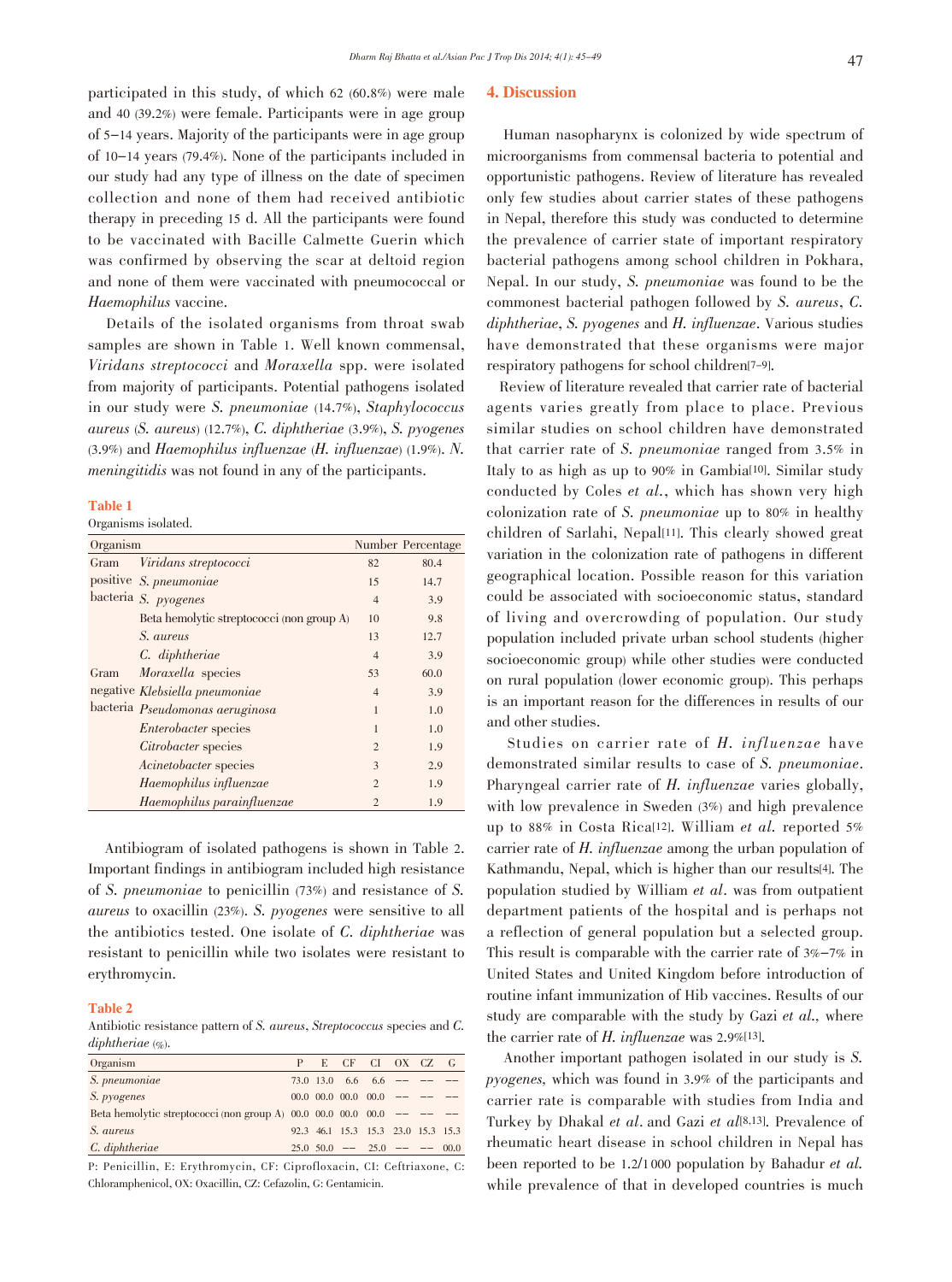lower<sup>[14]</sup>. Primary pharyngeal colonization/infection by group A streptococci in children, if not treated or partially treated, may lead to rheumatic fever and subsequently cardiac complications like rheumatic heart disease. The higher prevalence of rheumatic disease in Nepal could be directly related to higher carrier state of group A streptococci in children. Beta hemolytic streptococci (non group A) carrier rate in our study is 9.8% which is comparable with study from India by Devi et  $all^{[15]}$ . These organisms can cause local infections but not linked with chronic sequel.

Despite routine vaccination, C. diphtheriae was isolated in 3.9% of the cases. The vaccination with diphtheria toxoid protects from illness of diphtheria toxin but does not prevent colonization by C. diphtheriae. This showed that colonization in vaccinated children is likely and may lead to transmission of the organism to non-vaccinated population. Only few studies have been conducted to determine the prevalence of carrier state of C. diphtheriae and screening of large population is required to know the area wise prevalence of C. diphtheriae among the children. This also emphasizes that effective vaccination must continue to prevent occurrence of diphtheria disease. In former USSR, discontinuation of diphtheria vaccination had led to out breaks of diphtheria disease[16].

Interestingly, N. meningitidis was conspicuously absent in our study population. Prevalence of carrier state of N. meningitidis needs to be studied in larger population and in different locations. Any decision regarding introduction of meningococcal vaccine would need to consider this aspect.

Higher number of respiratory pathogens was isolated from group A children who were staying in the hostel while less number of pathogens were isolated from group B children who were non hostellers. The sample size was small hence the statistical difference was not significant. Hostel children are more likely to have closer contacts in group as compared to non hostellers and there is higher risk of transmission of respiratory pathogens among them.

The authors conducted this study in two different seasons, winter and summer. More number of pathogens were isolated from group A participants during winter while less respiratory pathogens were isolated from group B participants during summer  $(P=0.32)$ . This may be associated with more prevalence of respiratory pathogens during winter.

Important findings in antibiotic susceptibility pattern of the isolates include high resistance of S. pneumoniae to penicillin (73%) and isolation of oxacillin resistant S. aureus (23%). S. pyogenes and non group A streptococci were uniformly sensitive to all antibiotics including penicillin.

Pharyngeal colonization by S. pneumoniae among school children was found high and there is need of introduction of pneumococcal vaccines among children. Pharyngeal colonization by other respiratory pathogens such as Haemophilus species, C. diphtheriae and Beta hemolytic streptococci were comparatively less. Despite expected universal vaccination, pharyngeal colonization by C. diphtheriae is possible and there is possibility of transmission. The meningococci were not detected in our study. Thus, at present it does not seem to be need of introduction of meningococcal vaccine. Transmission of respiratory pathogens and occurrence of diseases among school children can be minimized by effective vaccination, screening and treatment of carriers.

# Conflict of interest statement

We declare that we have no conflict of interest.

# Acknowledgements

We would like to thank Pokhara University of their financial support, Department of Community Medicine and all the staffs and post graduate students of Department of Microbiology for their contribution. Last but not the least; we would like to thank the management and the students of the schools for participating in this study. This study was financially supported by Faculty of Science and Technology, Pokhara University, Kaski, Nepal (Grant No. 498/067/068).

# **Comments**

# **Background**

Respiratory tract infections are one of the most common human infections in all age group patients. Severity of respiratory tract infections varies depending upon the type of pathogen. Pharyngeal colonization by pathogenic and non pathogenic bacterial agents is common in children. Bacterial respiratory infections if not treated timely may lead to severe complications like rheumatic heart disease, glomerulonephritis, meningitis etc. Many of these infections can be prevented by vaccination.

# Research frontiers

This study was done to determine carrier state of